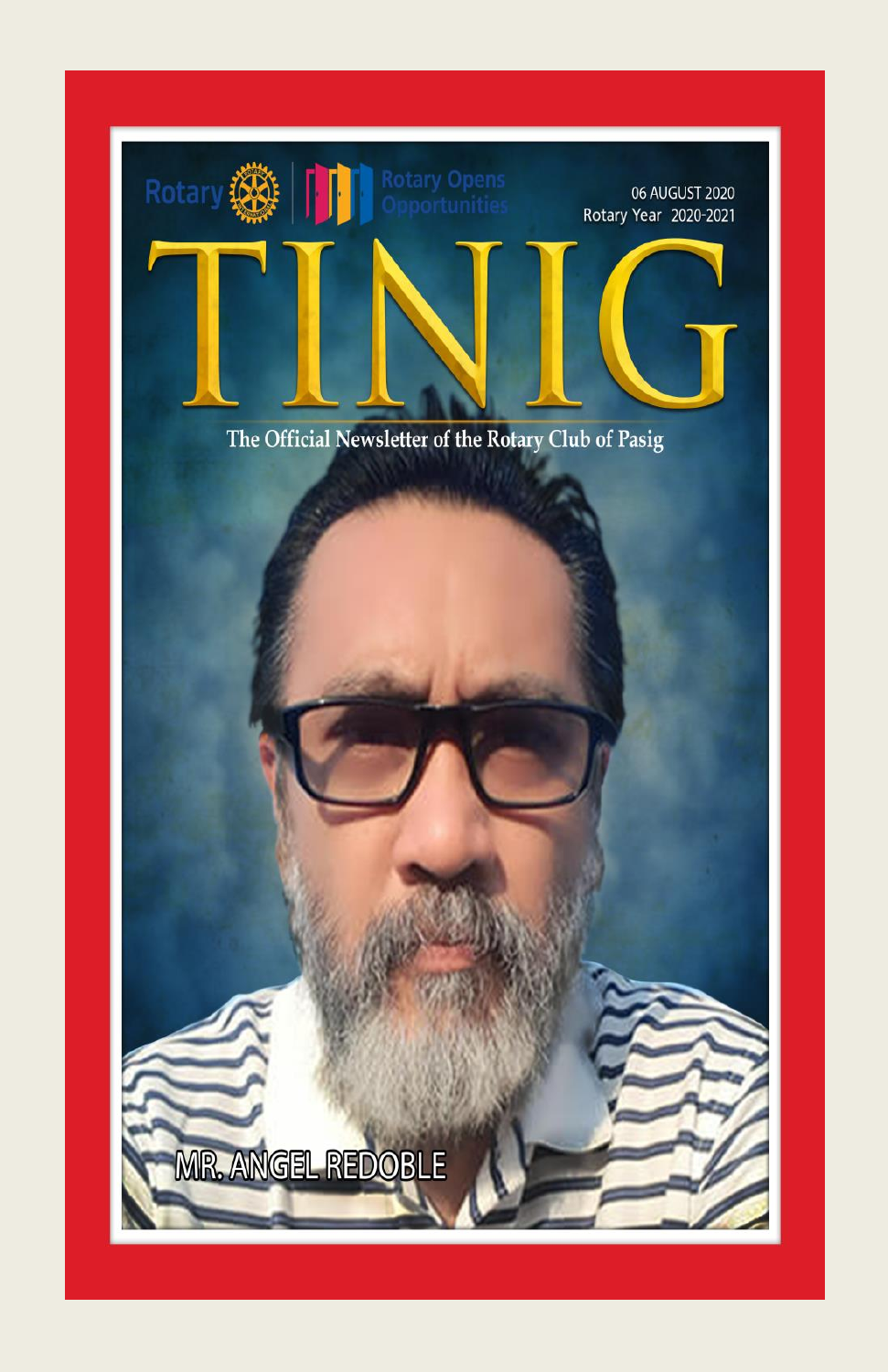



**Tinig Newsletter** August 6, 2020

**Today's Programme** 

**6th Virtual Meeting via Zoom August 6, 2020 1:00 – 2:00 PM Pangkat No. 2**

**National Anthem Video Recording** 

**Introduction of Visiting Rotarians & Guests** 

**Fining Moments PP Ferd Rivera** 

**Wise or Otherwise** 

**President's Time Pres. RJ Ermita** 

**Introduction of**

**Call to Order Pres. RJ Ermita** 

**Invocation Rtn. Nicky Ty** 

**FOUR-WAY TEST PP Ramy Garcia IV** 

**Community Singing RID Raffy Garcia III** 

**Guest Speaker Dir. Garrick Ang** 

## **MR. ANGEL REDOBLE**

FVP & Chief Information Security Officer PLDT Group, Smart Communications *GUEST SPEAKER*

**Open Forum**

**Adjournment Pres. RJ Ermita**

**PP Ogie Lim Emcee**

*AUGUST IS MEMBERSHIP AND EXTENSION MONTH*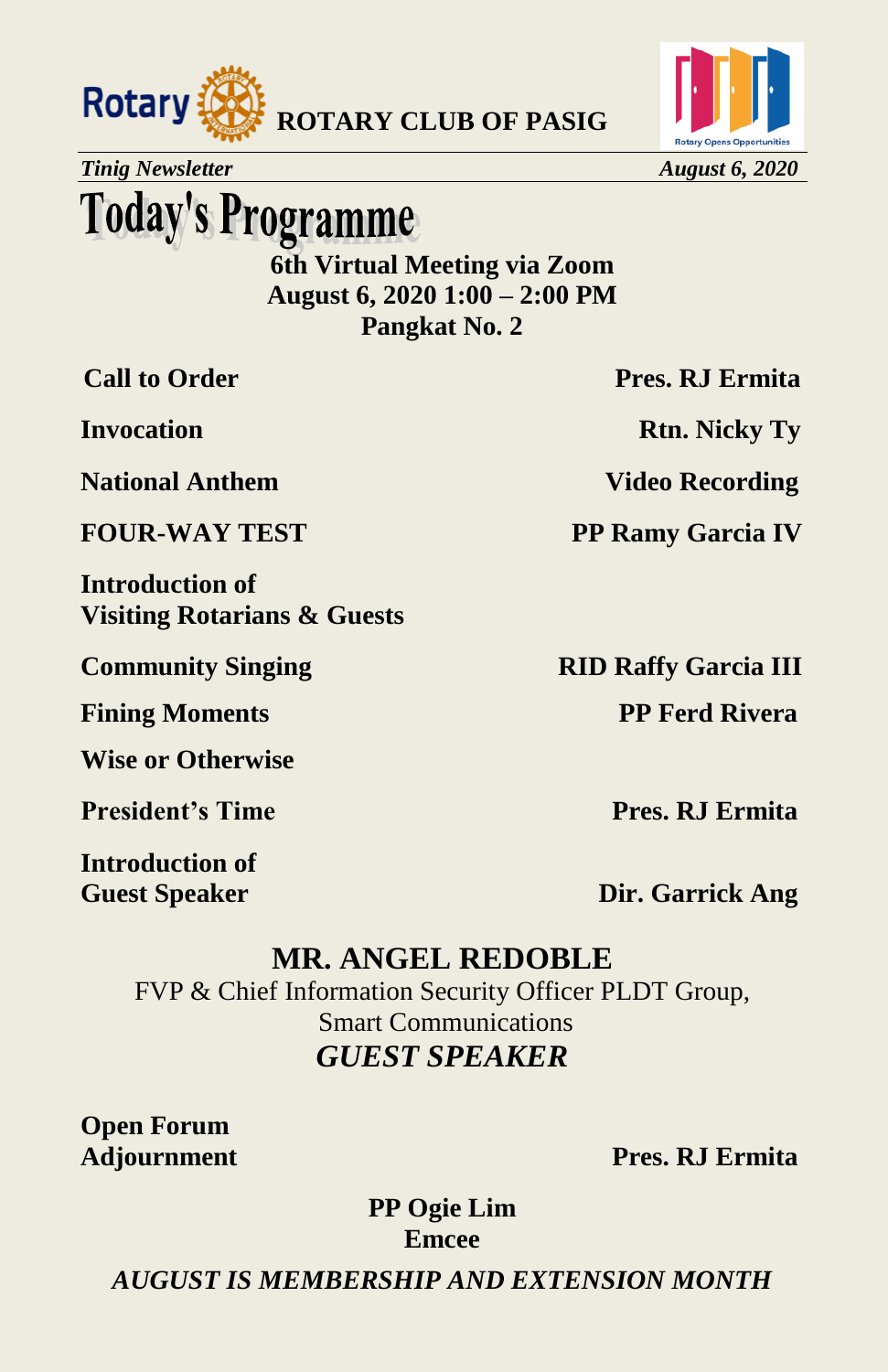

Com Link of Minkows and Company and Company



# **Invocation**



Hear us, Lord, holy Father, almighty and eternal God; and graciously send your holy angel from heaven to watch over, to cherish, to protect, to abide with, and to defend all who dwell in this house. We ask this through Christ our Lord.

**Amen.**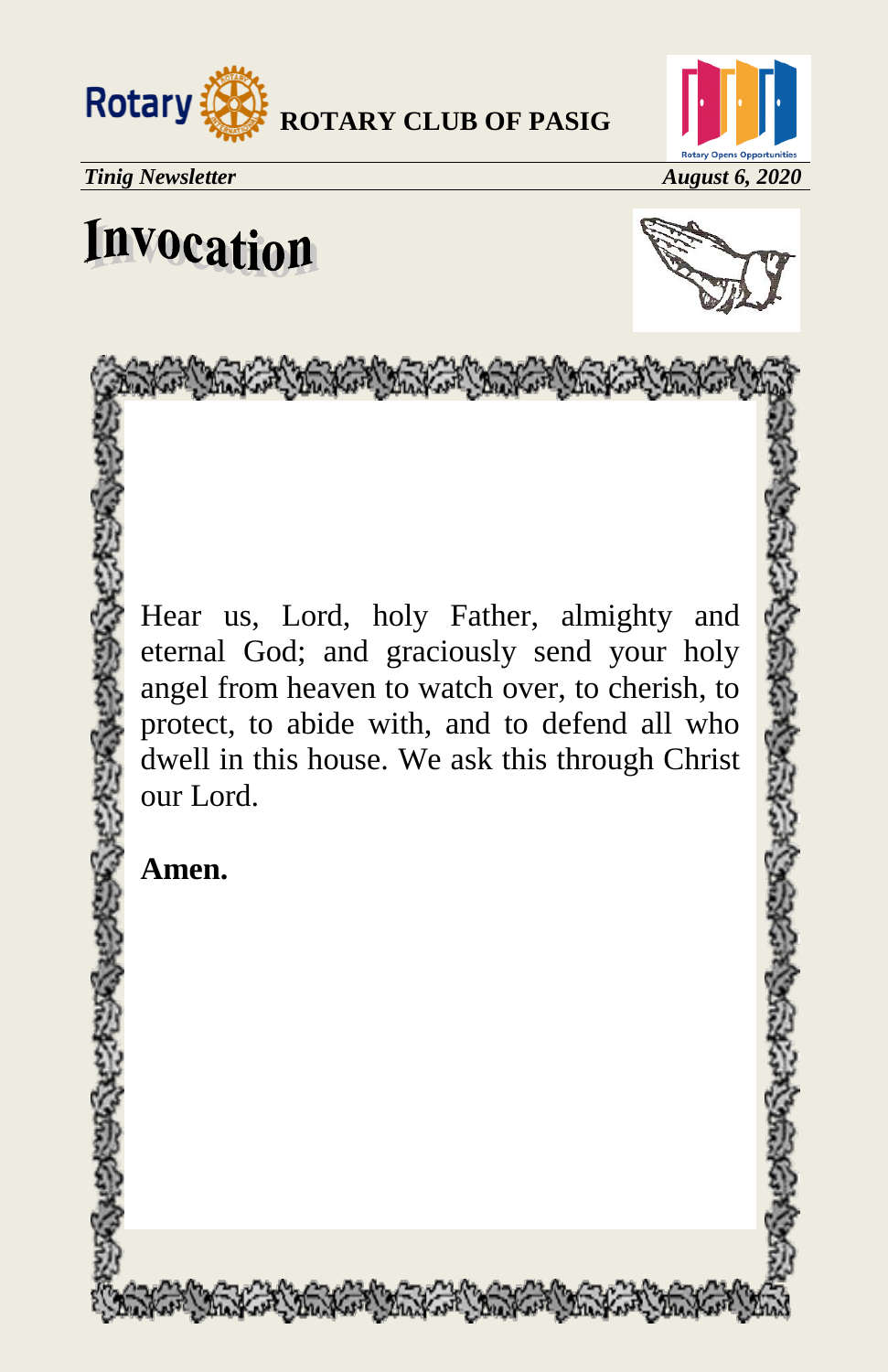



# **of the things we think, say or do:**

- 1. Is it the **TRUTH?**
- 2. Is it **FAIR** to all concerned**?**
- 3. Will it build **GOODWILL** and **BETTER FRIENDSHIPS?**
- 4. Will it be **BENEFICIAL** to all concerned**?**

# **Object of Rotary**

The Object of Rotary is to encourage and foster the ideal of service as a basis of worthy enterprise and, in particular, to encourage and foster:

| First          | development of acquaintance<br>The The<br><b>as</b><br>an<br>opportunity for Service;                                                                                                                          |
|----------------|----------------------------------------------------------------------------------------------------------------------------------------------------------------------------------------------------------------|
| <b>Second:</b> | High Ethical standards in business and professions;<br>the Recognition of the worthiness of all useful<br>occupations; and the dignifying of each Rotarian's<br>occupation as an opportunity to serve society; |
| Third:         | The application of the ideal of service in each<br>Rotarian's personal, business and community life;                                                                                                           |
| <b>Fourth:</b> | The advancement of international understanding,<br>goodwill, and peace through a world fellowship of<br>business and professional persons united in the ideal<br>of service.                                   |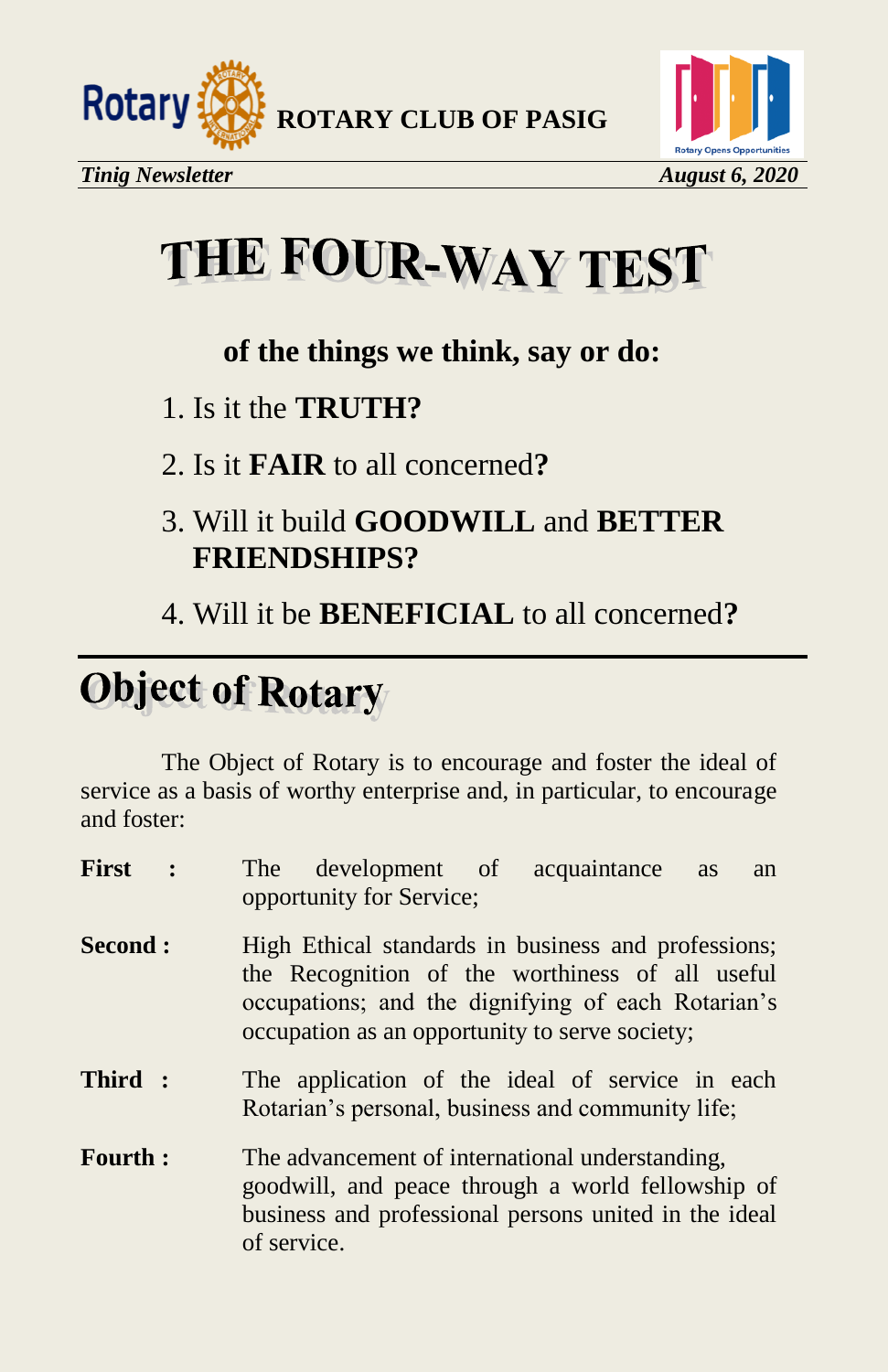







# **WHAT A WONDERFUL WORLD**

I see trees of green, red roses too I see them bloom for me and you And I think to myself What a wonderful world.

I see skies of blue and clouds of white The bright blessed day, the dark' sacred night And I think to myself What a wonderful world.

The colors of the rainbow so pretty in the sky Are also on the faces of people going by I see friends shaking hands, saying how do you do But They're really saying, "I love you".

I hear babies crying, and I watched them grow They'll learn much more than I'll ever know And I think to myself What a wonderful world.

> Yes, I think to myself What a wonderful world. Oh yeah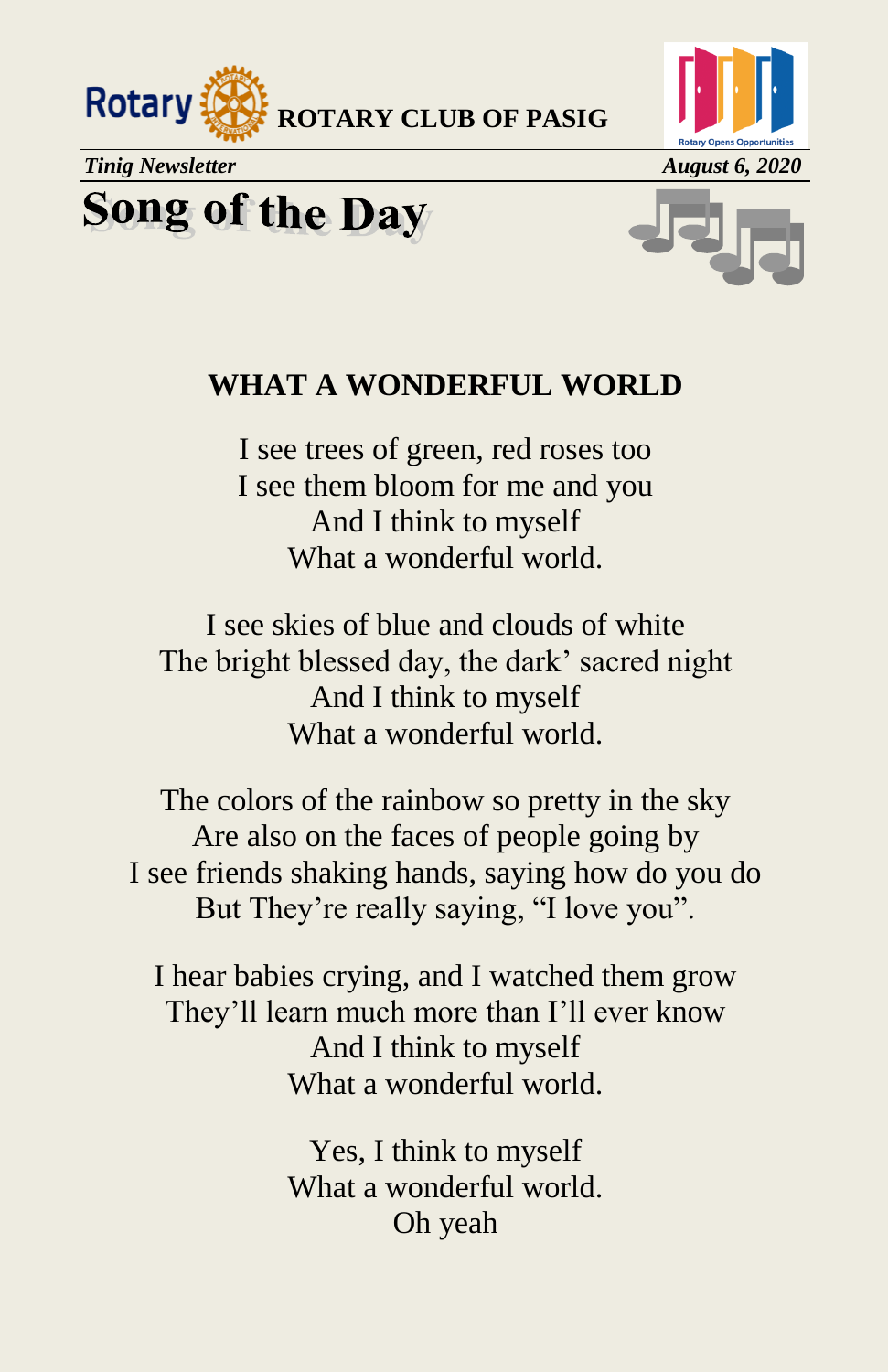



# **From the President**

**Pres. RJ Ermita**



A golden afternoon fellow Rotarians!

Last week we had our first club assembly and fellowship for the Rotary year. It was a fun-filled zoom and BYOD (bring your own drinks) affair. Another innovation was introduced to the club in the form of virtual karaoke! Karaoke is a recognized way to distress and release all our anxieties which we all need especially in this difficult time. We look forward to the next fellowship and more members participating. Cheers!

I would like to thank the members who volunteered their time and talent to serve as management committee members of the Luxid-RC Pasig Microfinance Cooperative. This is the first step to assure the sustainability of this program. Secondly, we would like to thank those who pledged funds to continue-on with the lending activity of the cooperative which is very much needed during this pandemic.

With the increasing number of COVID cases plus the declaration of the MECQ effective August 4, 2020, we once again activated the feeding program for the RMC medical front liners. This time, our intention is to support the graveyard shift with nutritious dinner which will help them stay focused and healthy as they tend to the needs of our COVID patients. We aim to be able to provide meals at least during the MECQ period in the month of August. Hoping for everyone's support.

Let us continue to follow the protocols set forth by our medical experts to help prevent the further increase in COVID cases. It is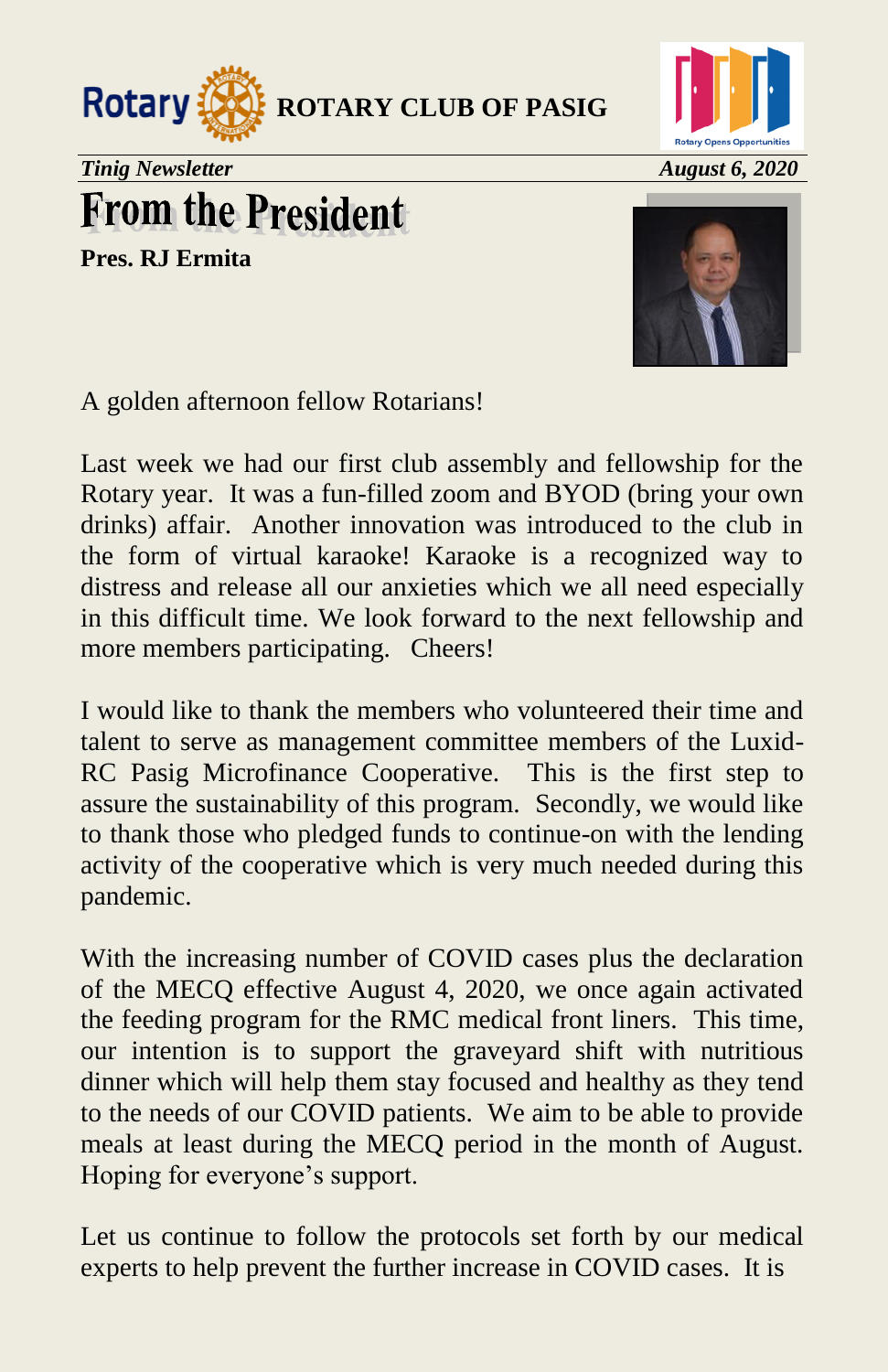



# **From the President**

**Pres. RJ Ermita**

*Continuation 1.* 

better to side with caution, even with paranoia, in trying our best to deal with the reality of living with this virus. And of course, let us pray for those afflicted that they may be restored to health and that a vaccine be discovered at the soonest possible time.

On this the  $50<sup>th</sup>$  year of the enduring Rotary Club of Pasig, I remain…

Truly yours

RJ Ermita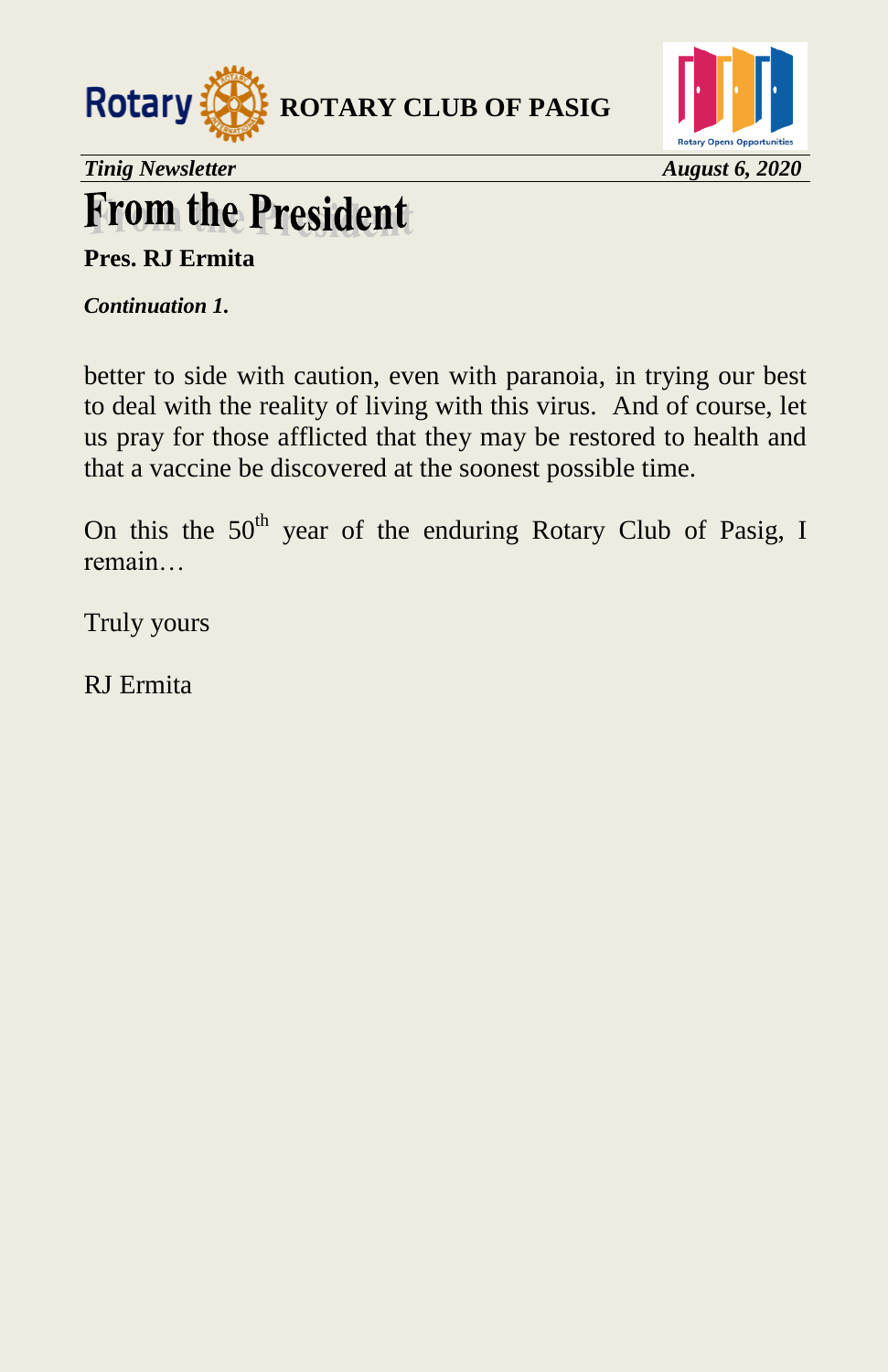



*Tinig Newsletter* August 6, 2020

**PP Jun C. Zafra**

## **PRESIDENTIAL MESSAGE**





**Holger Knaack President 2020-21**

**August 2020**

The year 2020 has brought monumental changes that have already included a global pandemic and a renewed call for social justice. We are reminded that we live in a constantly changing world, and Rotary is a reflection of that world.

We must be ready to listen and adapt, always drawing upon our core values of service, fellowship, diversity, integrity, and leadership. If we live these values and apply The Four-Way Test to all aspects of our lives, we will be prepared to lead at all times.

I am proud of how we have proven our ability to adapt. Faced with a pandemic, Rotary has not stopped. We moved meetings online and found new ways to serve. We turned the canceled 2020 Rotary International Convention in Honolulu into our first virtual convention. Each week, we are proving that Rotary is a flexible gathering that happens anywhere — in traditional meetings, on cellphones, and on computers. Rotary offers a way to connect for everyone who wants to, at any time, and will continue to do so.

Some have even told me that they enjoy Rotary's mix of online and in-person meetings more now than before! How can we build on this momentum and seize the opportunity to embrace change so that Rotary keeps thriving?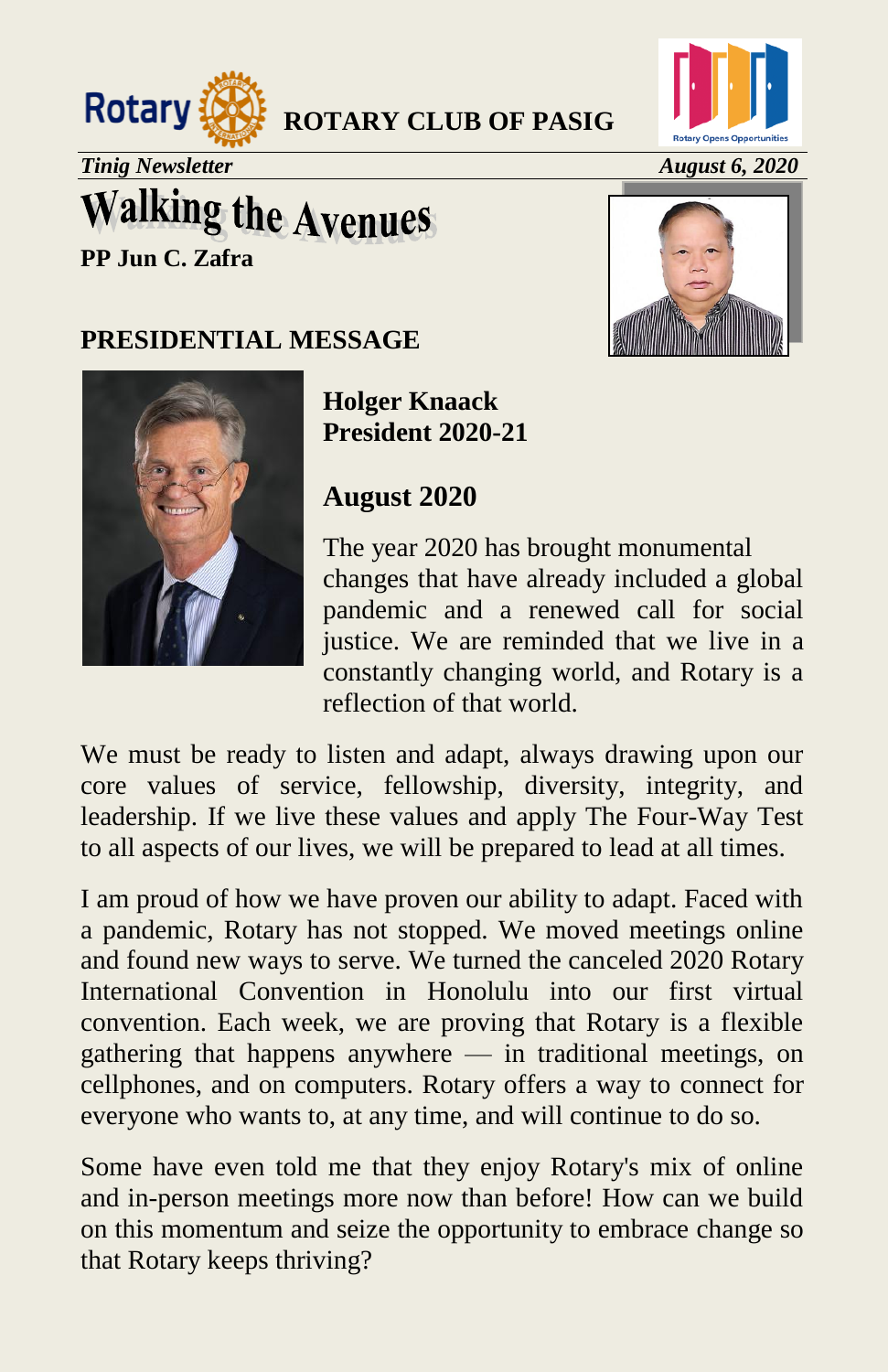



*Tinig Newsletter* August 6, 2020

## **Walking the Avenues PP Jun C. Zafra**

*Continuation 1.*

For me, supporting new types of clubs is key. They are no longer just experiments but a real part of Rotary today. In addition to traditional clubs, we have e-clubs, Rotaract clubs, cause-based clubs, and passport clubs. These help make Rotary more inclusive, more flexible, and more attractive to new members. Visit these clubs, exchange ideas and partner with them, and promote them to one another and to our communities.

We all agree that we need to grow Rotary, but sometimes we can get caught up in the numbers game and lose sight of the bigger picture. After all, an increase in membership is meaningless if next year, those new members leave our clubs. Let's grow Rotary sustainably. Rotary's flexible options for participation will engage members and show the community how we're different from any other club. Let's celebrate that Rotary is now less about rules and more about joining together in a variety of ways besides traditional meetings.

I recommend that each club hold an annual strategy meeting to ask — and honestly answer — if we are doing all we can for our members and if our club reflects the community we serve. We are taking this approach at the international level, too. I am proud that six women are serving with me on the RI Board of Directors this year, the most we have ever had. Let's keep Rotary moving in this direction at every level. We need more perspectives, more diversity, for Rotary to thrive.

It's fascinating to imagine how we will find new ways to adapt and stay nimble this year and beyond. But I am also inspired about what hasn't changed and never will in Rotary: the friendships, the networking, the ethics, and the service. Indeed, these are the values that make Rotary attractive to all.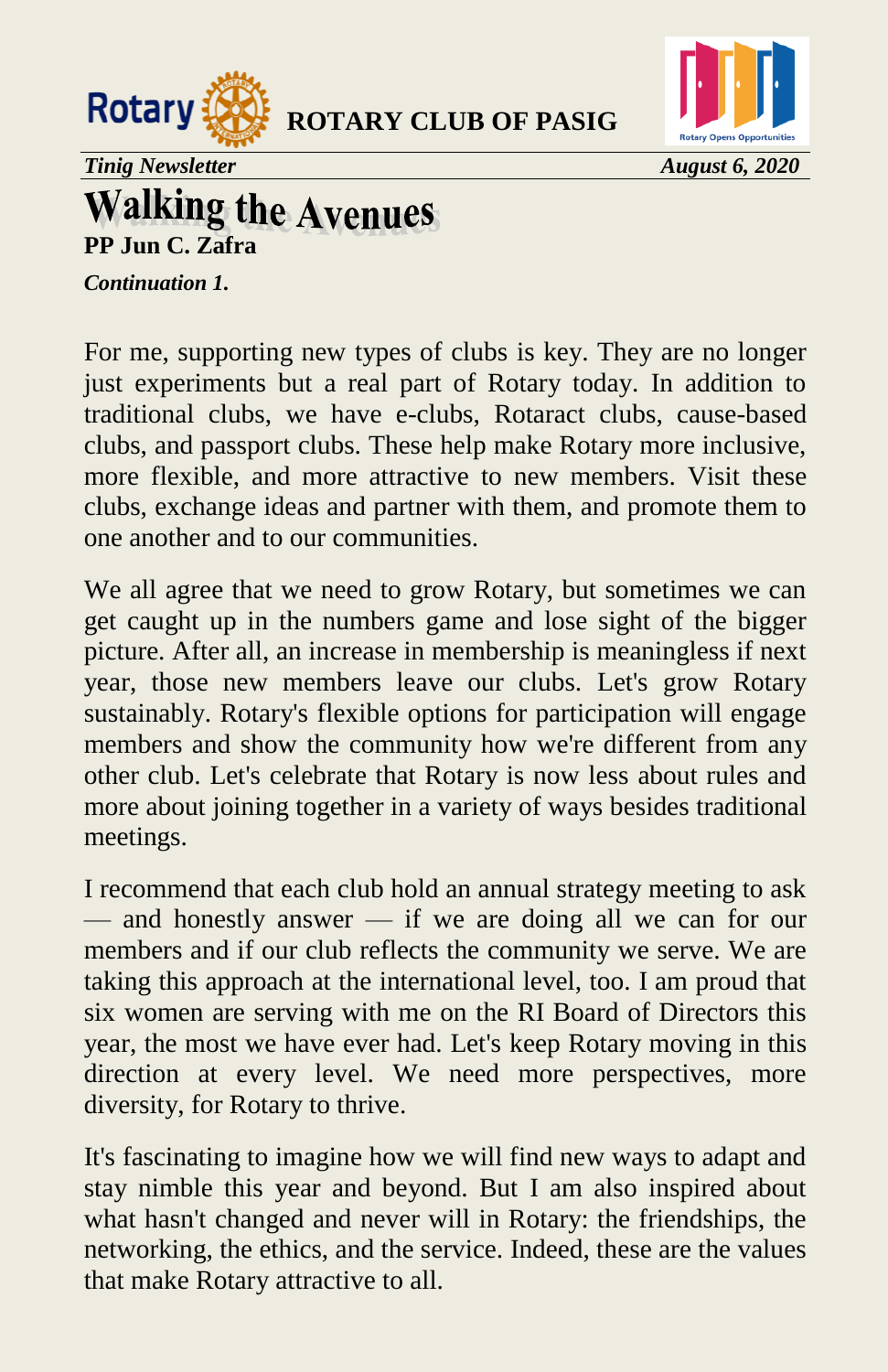



*Tinig Newsletter August 6, 2020*

# **Walking the Avenues**<br>PP Jun C. Zafra

*Continuation 2.*

As Rotary's founder, Paul Harris, said, we have to be revolutionary from time to time. Now is such a time. Rotary Opens Opportunities — countless ones — for us to embrace change that will strengthen us even as we remain true to our core values.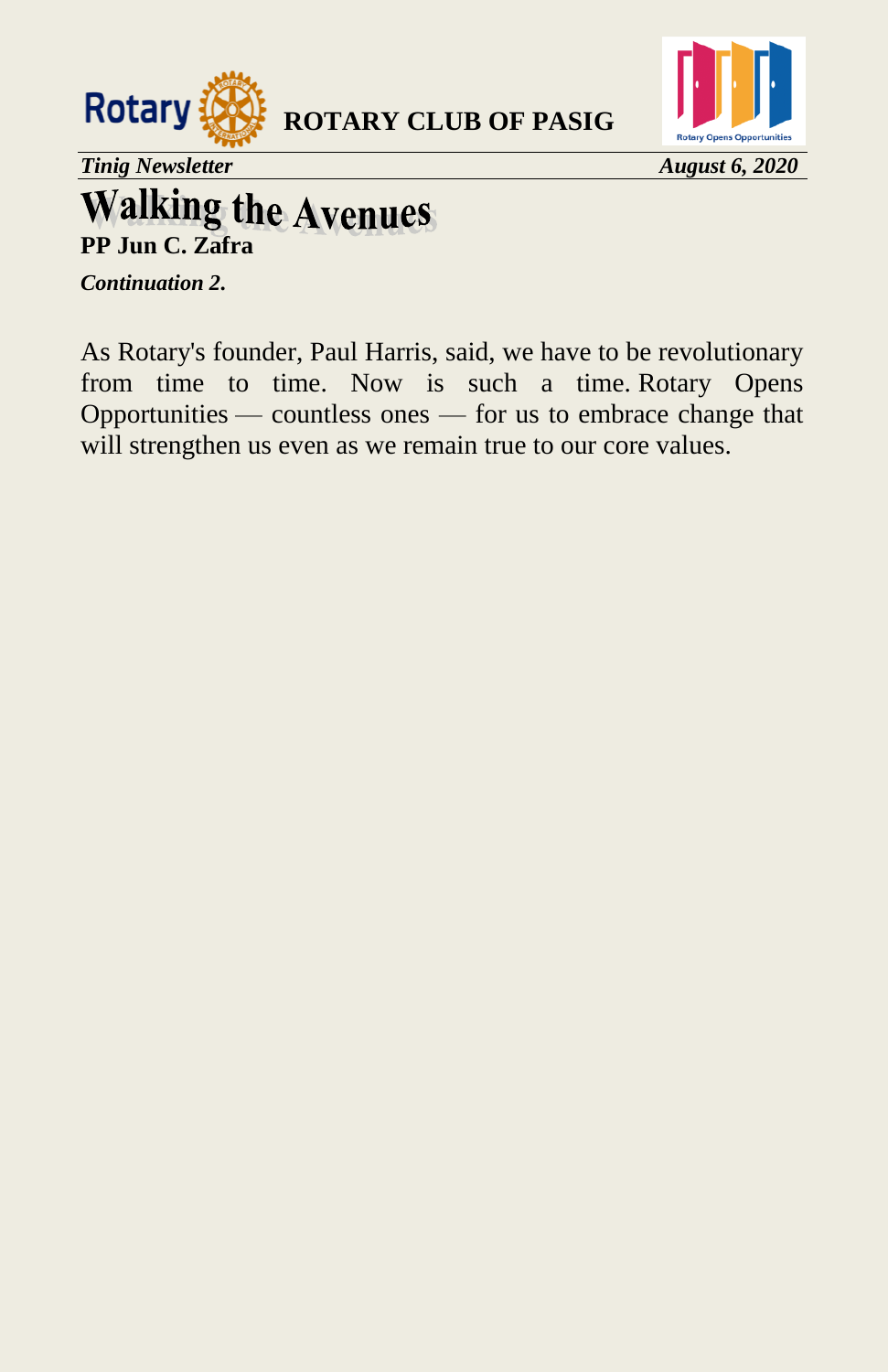



*Tinig Newsletter* August 6, 2020

# **Meet Our Guest Speaker**



**MR. ANGEL REDOBLE** FVP & Chief Information Security Officer PLDT Group, PLDT Group, Smart Communications **Topic:** Cyber-Security for EveryJuan

- Founding President, Philippine Institute of Cyber Security Professionals
- Former Chairman, National Advisory Council of the Philippine National Police Anti Cybercrime Group
- Former Chairman, National Advisory Council of the Philippine National Police Crime Laboratory Group
- Vice Chairman, Philippine National Police National Advisory Group for Police Transformation and Development
- Honoree 2013 Asia Pacific Information Security Leadership Achievement Award by ISC2.
- With more than 15yrs experience in IT, information security and Cyber security
- Specialties: Cyber security, Cyber warfare, Information security audit, Hacking forensic investigation, Financial fraud investigation, Financial due diligence, Ethical hacking, Business continuity, information security management, CSIRT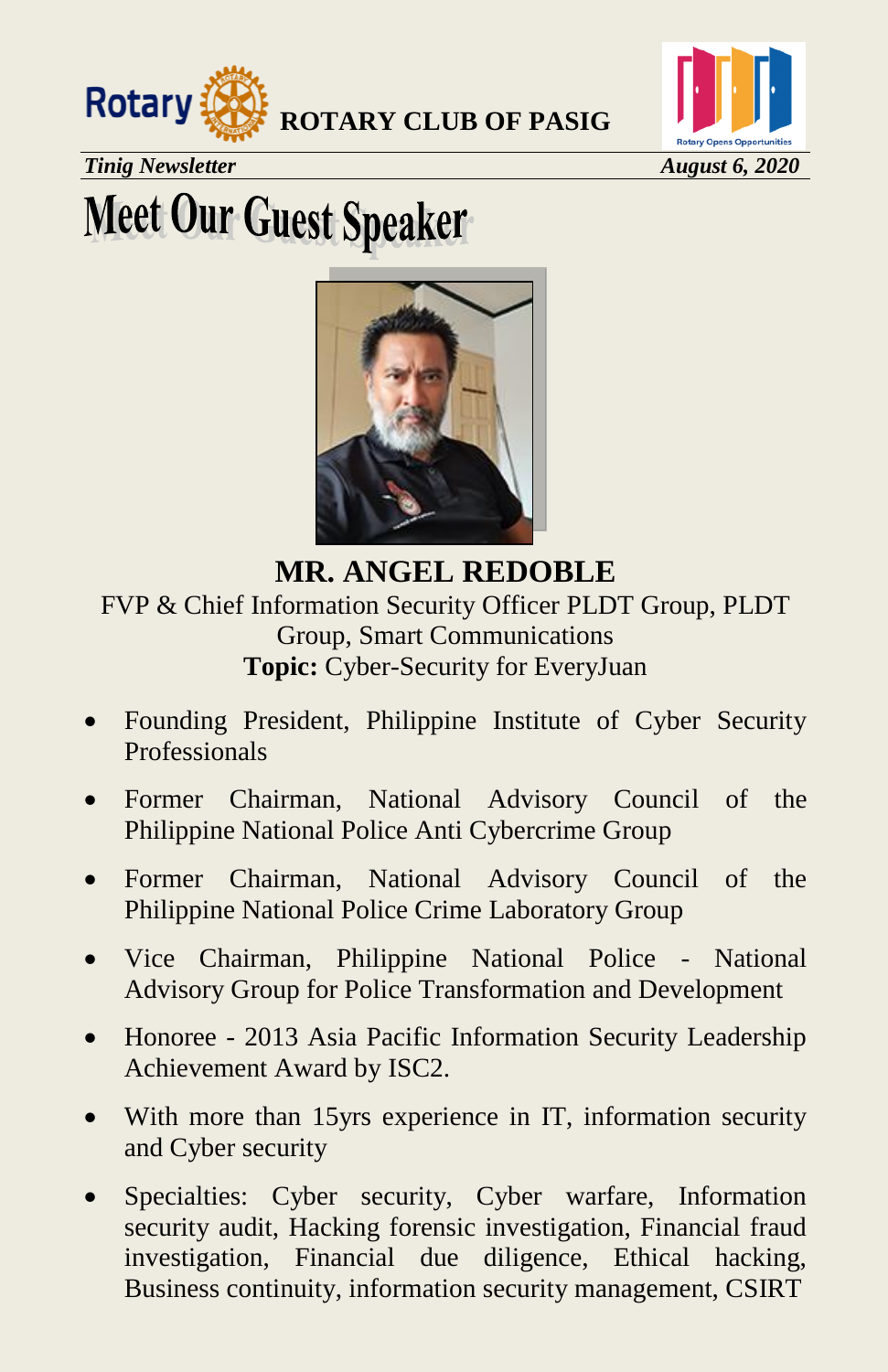



**Tinig Newsletter** August 6, 2020

### Tinig 7 l'idhits

**By: PP Peter M. Javier**

# **IN CASE YOU DIDN'T KNOW…**

- A **prestidigitator** is another word for magician.
- A **conchologist** studies mollusks and shells.
- A **deltiologist** collects postcards.
- A fingerprint is also known as a **dactylogram.**
- A **funambulist** is a tightrope walker.
- A **horologist** measures time.
- A **klazomaniac** is someone who feels like shouting.
- A **librocubicularist** is someone who reads in bed.
- A **phrenologist** feels and interprets skull features.
- An **anthropophagite** eats people.
- Killing a king is called **regicide**.
- The word **lethologica** describes the state of not remembering the word you want to say.
- Women who wink at men are known as **nictitating women**.
- A **necropsy** is an autopsy on animals.
- A poem written to celebrate a wedding is called an **epithalamium**.
- An animal epidemic is called an **epizootic**.
- **Degringolade** means "to fall and disintegrate."
- **Dendrology** is the study of trees.
- **Dibble** means "to drink like a duck."
- Lead poisoning is known a **plumbism**.
- **Scatologists** are experts who study feces.

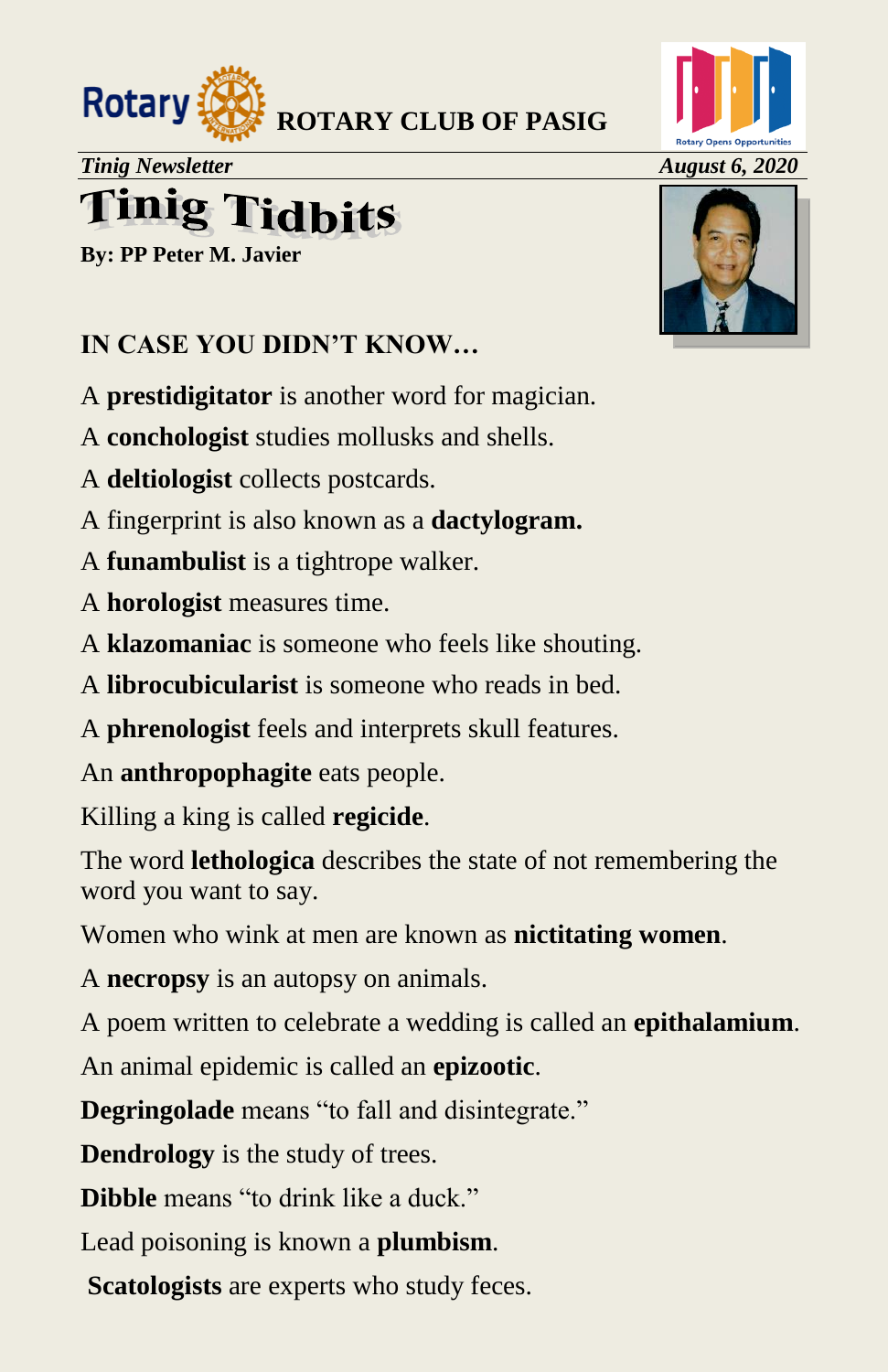



## *PANGKAT MEMBERS FOR RY 2020 – 2021*

- **1. Pres. RJ Ermita - Leader 1. Rel Gomez - Leader**
- 
- 
- 
- 5. Rene Bocaya 5. Raj Cordova
- 6. Celso Ylagan 6. Vic Aquino
- 
- 
- 9. Arjan Ramnani 9. Alex Lacson
- 10. Marlo Guillano 10. Ping Tan
- 11. Manfred Guangko 11. Pal Bolivar
- 12. Sonny Samson 12. Carlo Doce

### *PANGKAT NO. 2 PANGKAT NO. 5*

- **1. John Javier Leader**<br> **2.** Nicky Ty Co-Leader<br> **2.** Jecko Santos Co-L
- 
- 3. Peping Mabanta 3. Ray Armas
- 
- 5. Nick de Guzman 5. Dennis Albano
- 
- 7. Sonny Rivera 7. Arnel Estaniel
- 8. Ben Baniel 8. Hermie Orbe
- 9. Raffy Garcia III 9. Vic Lim
- 10. Ramy Garcia IV 10. Nick Guzman
- 
- 

- **1. Ed Lucero - Leader 1. Bart Ronquillo - Leader**
- 2. Bong Paloma Co-Leader 2. Adolf Aran Co-Leader
- 3. Wowie Benitez 3. Ike Ona
- 
- 
- 
- 7. Nesty Carolina 7. Edison Go
- 8. Esto Lichauco 8. Flor de Pano
- 
- 
- 
- 12. Rtn Gerard Estrada 12. Jess Acantilado

#### *PANGKAT NO. 1 PANGKAT NO. 4*

- 
- 2. Tony Diaz Co-Leader 2. Ed Evangelista Co-Leader
- 3. Ner Laino 3. Toti Buhain
- 4. Jing Jose 4. Bert Albano
	-
	-
- 7. Leo Barbo 7. James Porter
- 8. Philip Yoon 8. Chito Bernardo
	-
	-
	-
	-

- 
- 2. Nicky Ty –Co-Leader 2. Jecko Santos Co-Leader
	-
- 4. Ogie Lim 4. Bebert Lacuna
	-
- 6. Vico Sotto 6. Totoy Bartolome
	-
	-
	-
	-
- 11. Garrick Ang 11 Tito Henson
- 12. Ferd Rivera 12. Rtn. Johansson de Guzman
	- 13. Rtn. Vince Ermita

### *PANGKAT NO. 3 PANGKAT NO. 6*

- 
- 
- 
- 4. Noel Go 4. Kell Ortega
- 5. Conrad Cuesta 5. Benny de Guzman
- 6. Louie Orosa 6. Albert Mendiola
	-
	-
- 9. Rhett Ermita 9. Topax Colayco
- 10. Peter Javier 10. Roman Romulo
- 11. Sammy Lazo 11. Chony Gimenez
	-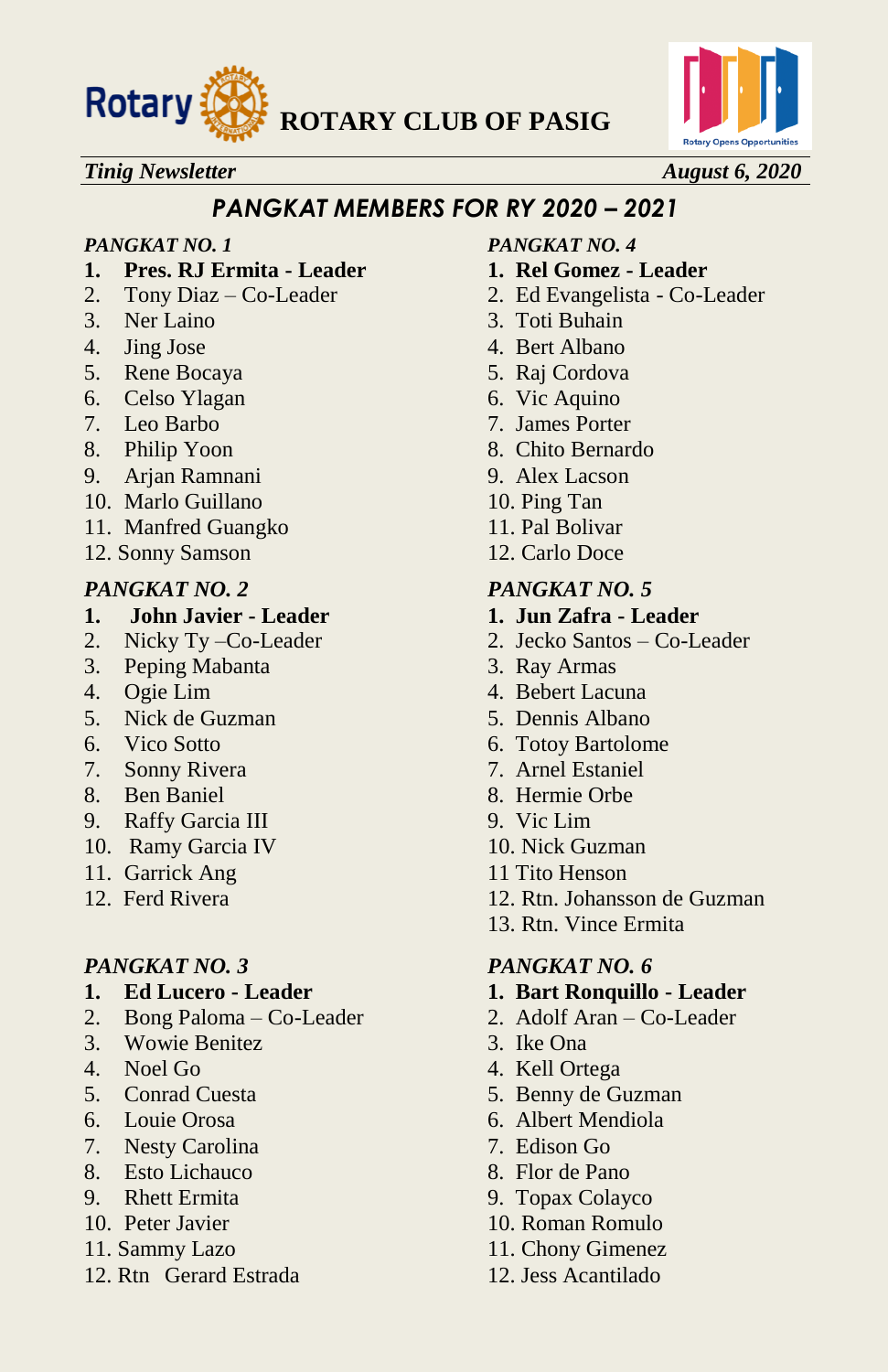



# *DECLARATION OF ROTARIANS IN BUSINESS AND PROFESSIONS*

## *As a Rotarian engaged in a business or profession, I am expected to:*

- 1. Consider my vocation to be another opportunity to serve;
- 2. Be faithful to the letter and to the spirit of the ethical codes of my vocation, to the laws of my country, and to the moral standards of my community;
- 3. Do all in my power to dignify my vocation and to promote the highest ethical standards in my chosen vocation;
- 4. Be fair to my employer, employees, associates, competitors, customers, the public and all those with whom I have a business or professional relationship;
- 5. Recognize the honor and respect due to all occupations which are useful to society;
- 6. Offer my vocational talents: to provide opportunities for young people, to work for the relief of the special needs of others, and to improve the quality of life in my community;
- 7. Adhere to honesty in my advertising and in all representations to the public concerning my business or professions;
- 8. Neither seek from nor grant to a fellow Rotarian a privilege or advantage not normally accorded others in a business or professional relationship.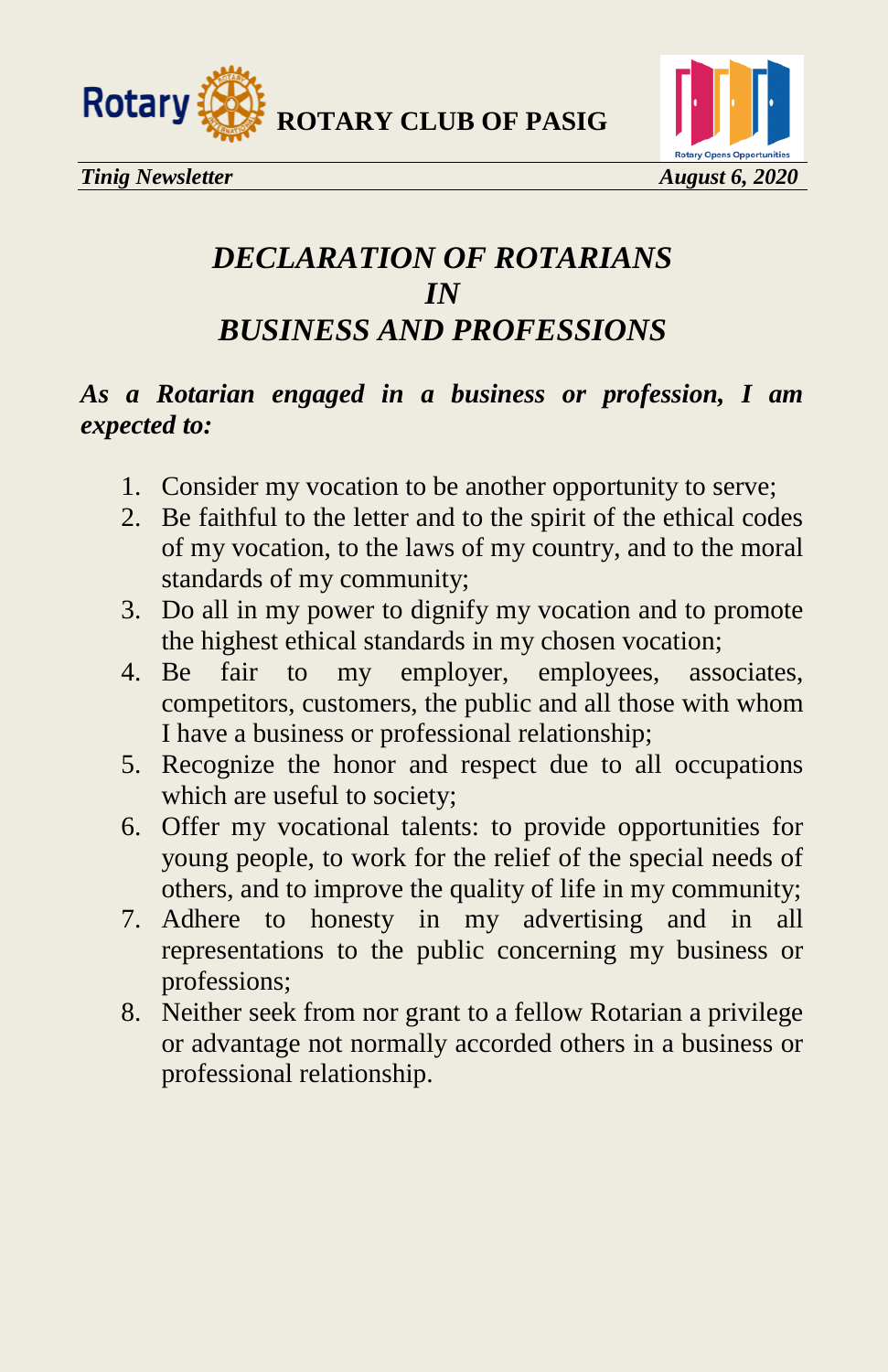



# *ROTARY CODE OF CONDUCT*

# *As a Rotarian, I will*

- 1. Exemplify the core value of integrity in all behaviors and activities
- 2. Use my vocational experience and talents to serve in Rotary
- 3. Conduct all of my personal, business, and professional affairs ethically, encouraging and fostering high ethical standards as an example to others
- 4. Be fair in all dealings with others and treat them with the respect due to them as fellow human beings
- 5. Promote recognition and respect for all occupations which are useful to society
- 6. Offer my vocational talents: to provide opportunities for young people, to work for the relief of the special needs of others, and to improve the quality of life in my community
- 7. Honor the trust that Rotary and fellow Rotarians provide and not do anything that will bring dis-favor or reflect adversely on Rotary or fellow Rotarians
- 8. Not seek from a fellow Rotarian a privilege or advantage not normally accorded others in a business or professional relationship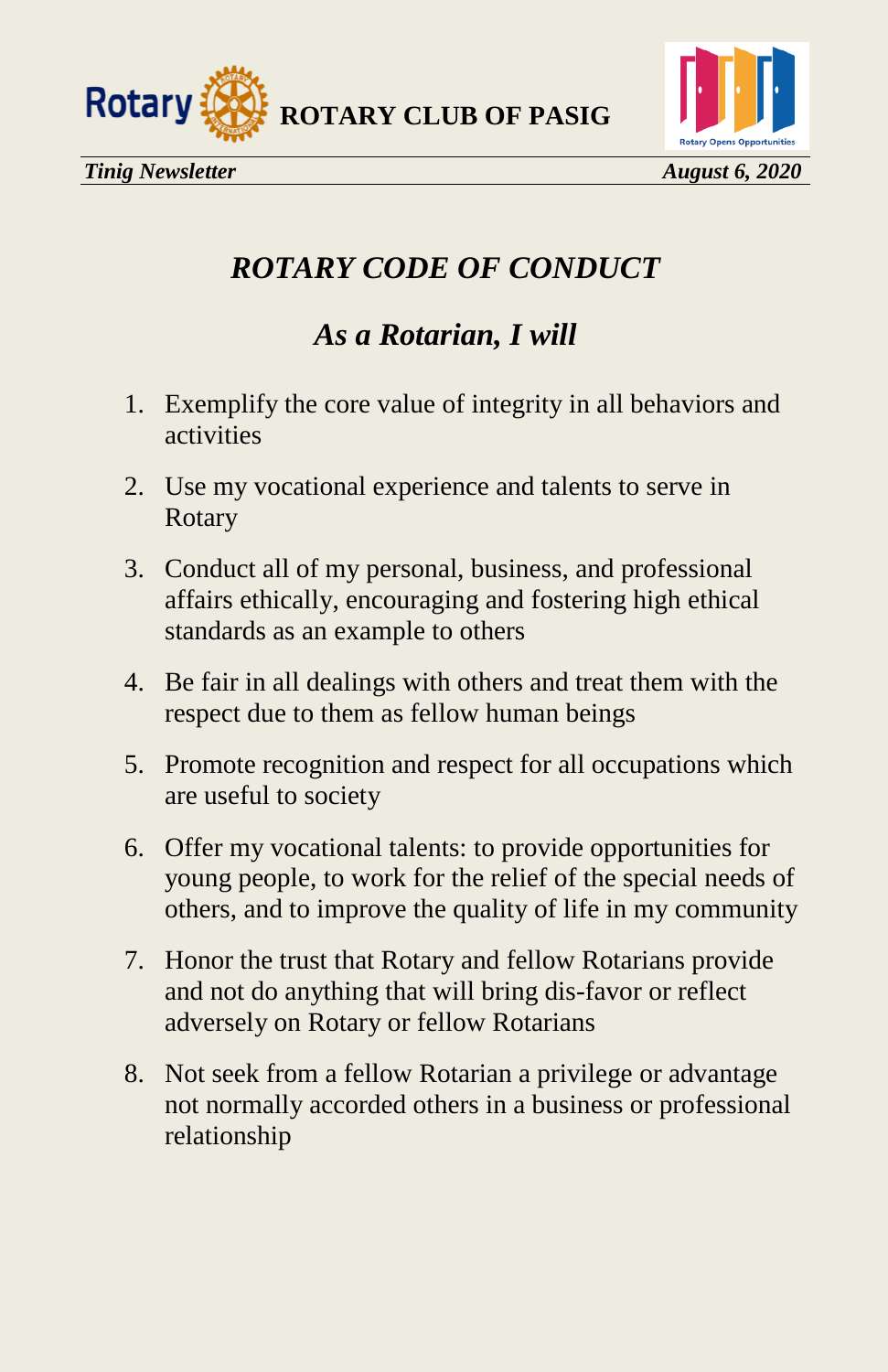





# **Officers and Directors**

**ROTARY CLUB OF PASIG (RY 2020-2021)**

**President** Renato Carlos "RJ" H. Ermita, Jr. **Vice President/PE** Roberto "Bart" C. Ronquillo **Club Secretary** PP Peter John "John" U. Javier **Treasurer** Rtn. James Philip Roland V. Porter

**DIRECTOR: Club Administration** PP Rogelio "Ogie" S. P. Lim

**Membership** PP Aurelio "Rel" L. Gomez **Public Relations** Rtn. Garrick "Garrick" L. Ang **Service Community** Rtn. Francisco "Sonny" D.C. Rivera **The Rotary Foundation** PP Marcelo "Jun" C. Zafra, Jr.<br> **Youth Service** PP Rov Eduardo "Ed" T. Luce **PP Roy Eduardo "Ed" T. Lucero Ex-Officio IPP Nick "Nick" C. Guzman** 

**Advisers:** HOF/PP Rhett Ermita Rtn. Ike Ona